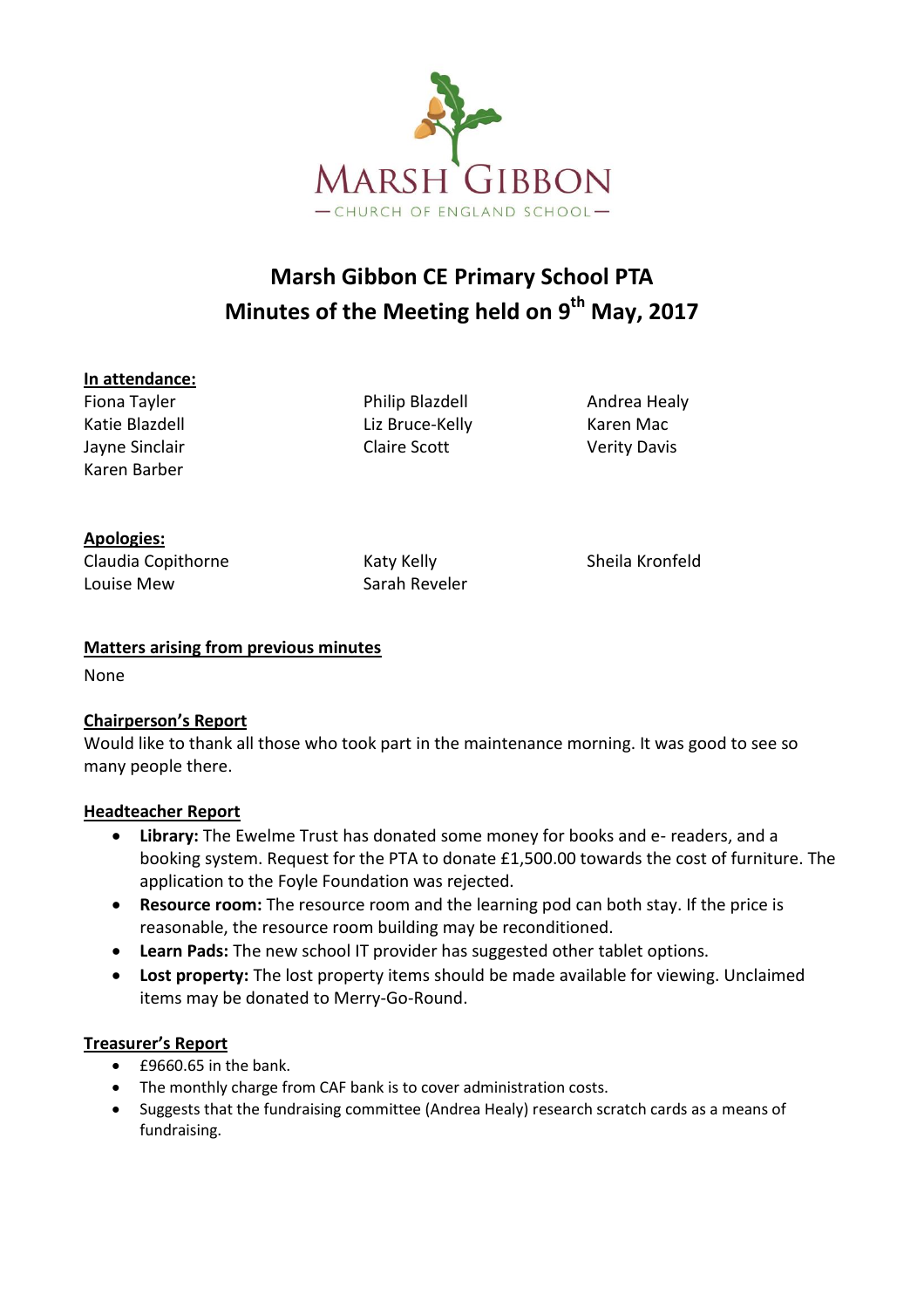#### **PTA UPDATE:**

**Target:** We are aiming to raise £10,000 from fundraising this year. Please send potential fundraising ideas to Andrea Healy.

Back to School Disco feedback. This turned out to be an enjoyable event. Thanks to everyone who helped organise. It was a successful evening that raised more than £200.00 for the school. The Plough Inn function room was an ideal venue.

*Addendum from Fiona Tayler: Thank you to the Bruce-Kelly family for designing and providing tickets and posters for the event.*

#### **Programme of events:**

- **Art Show:** 15 June 2017
- Pig Roast: 7<sup>th</sup> July 2017. New team. KB to provide JS with her email address. The pig needs to be paid for. The Adele Peters Performing Art School (APPAS) will provide a workshop-style activity. The inflatables will come from APPAS.
- Sports Day:  $13^{th}$  July 2017
- Marsh Gibbon Beer Festival and family fun day:  $16<sup>th</sup>$  September 2017. LBK has agreed that the school will run activities and possibly entertainment such as The Peace Child performance for two hours in the afternoon.

#### **Fundraising suggestions**

- **School Disco (children) and film nights**
- **Disco (adults)**
- **Sport-themed family fun day**
- **Kids on the Catwalk**
- **Quiz Night**

#### **AOB**

- PTA support Ask the question to parents about what it would take for them to get involved with supporting the PTA.
- New parent/Butterfly class transition Ideas were discussed about how to make this easier for children and their parents such as a stay-and-play session and a session for new parents to meet existing butterfly parents to share questions. JS and KB to coordinate. The Merry-go-Round stall will be available at the forthcoming new parents meeting where we also hope to present what the PTA does, and what we hope to achieve next.
- Clothes recycling bin The Salvation Army is changing the way it calculates the weight of the clothes and other items collected from the school to a matrix system that tracks the value of secondhand textiles. The new school gate system will not allow people to drop off clothes outside of school hours.
- Swimming pool. The provision of swimming at the school was ranked of third highest importance by parents in the recent survey (completed by 40 out of 90 families) but it is costly. We discussed ways of helping the school fund the cost.

Meeting closed: 9.40pm.